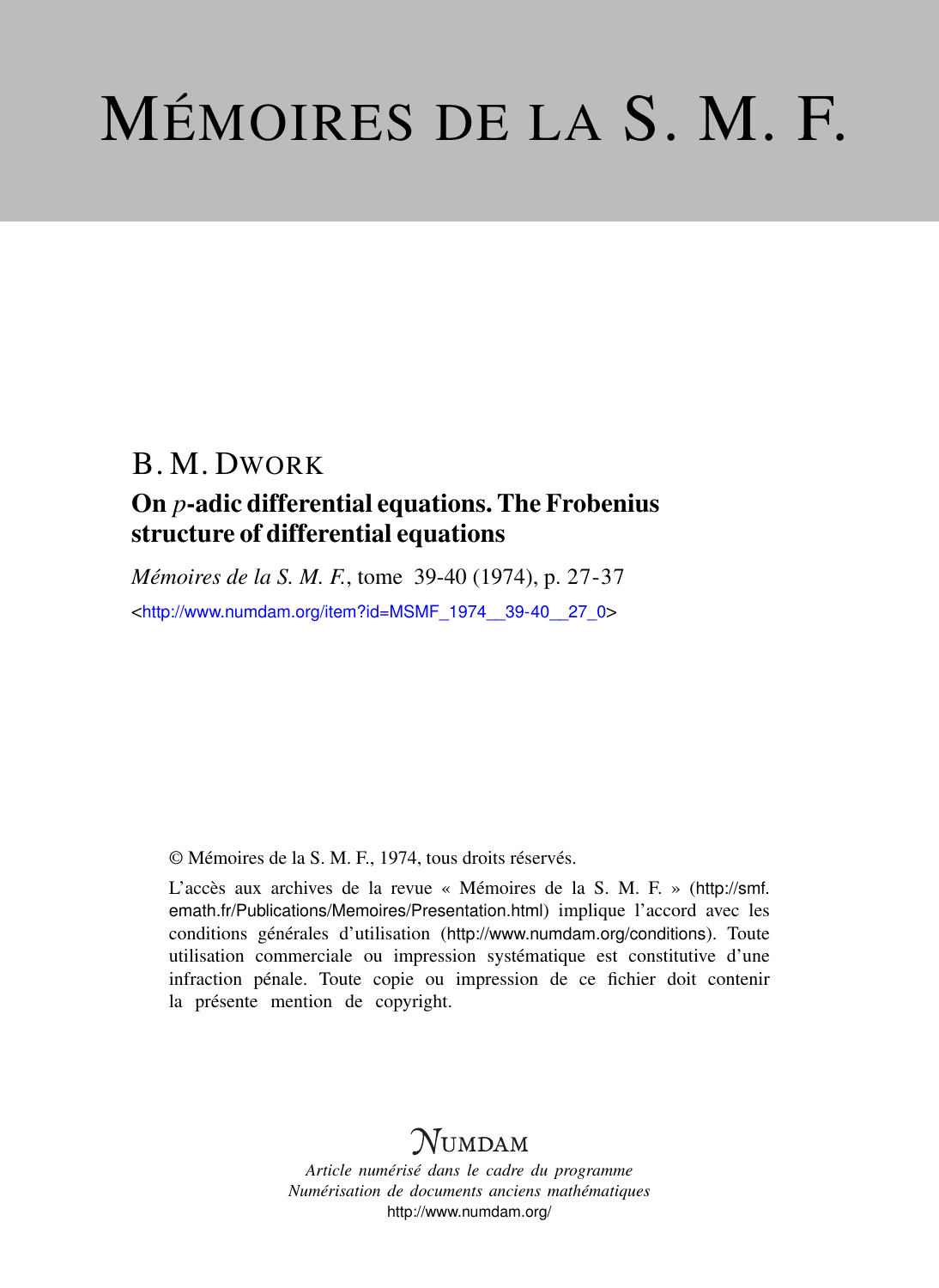Table Ronde Anal. non archim. (1972, Paris) 27 Bull. Soc. math. France, Memoire 39-40, 1974. p. 27-37

#### ON p-ADIC DIFFERENTIAL EQUATIONS I THE FROBENIUS STRUCTURE OF DIFFERENTIAL EQUATIONS

#### B.M. DWORK

Our object is to attach an operation of Frobenius to differential equations. We give no proofs but do give some examples and state some conjectures which convey the point of view which we wish to associate with the general results stated at the end of the article. Our object is also to broaden in certain respects the account of Katz [6] who does not admit a crystalline structure for such simple objects as the exponential function. The section entitled "General Results" was the subject of the actual lecture given at the table ronde sur l'analyse ultrametrique in september 1972. Full proofs will appear elsewhere  $\begin{bmatrix} 4, 5 \end{bmatrix}$ .

Let K be a field complete under a non-archimedean valuation and with algebraically closed residue class field of characteristic p. Let  $\Omega$  be an algebraically closed, complete, extension field with a sufficiently large valuation group. Let  $6$ be a lifting to *Ci* of the Frobenius automorphism of the residue class field and we shall assume that  $6$  induces an automorphism of K.

Let G be an  $n \times n$  matrix with coefficients in  $K(X)$ , the field of rational functions in one variable with coefficients in K. Let L denote the differential equation :

 $(L)$  dx  $\frac{dX}{dx} = X$ 

where X denotes an indeterminate n-row vector.

Recall that L is said to have rank  $q = q(\beta, L)$  at singular point  $\beta$  of L if q is minimal such that  $q + 1 \ge 0$  and  $(X-\beta)^{q+1}$  G has no pole at  $\beta$ . For each W  $\epsilon$  GL(n,  $\Omega(X)$ ) let  $L_U$  be the differential equation obtained from L by the change in variable,  $\underline{X} \rightarrow \underline{X}W$ . We define the reduced rank of L at /3 by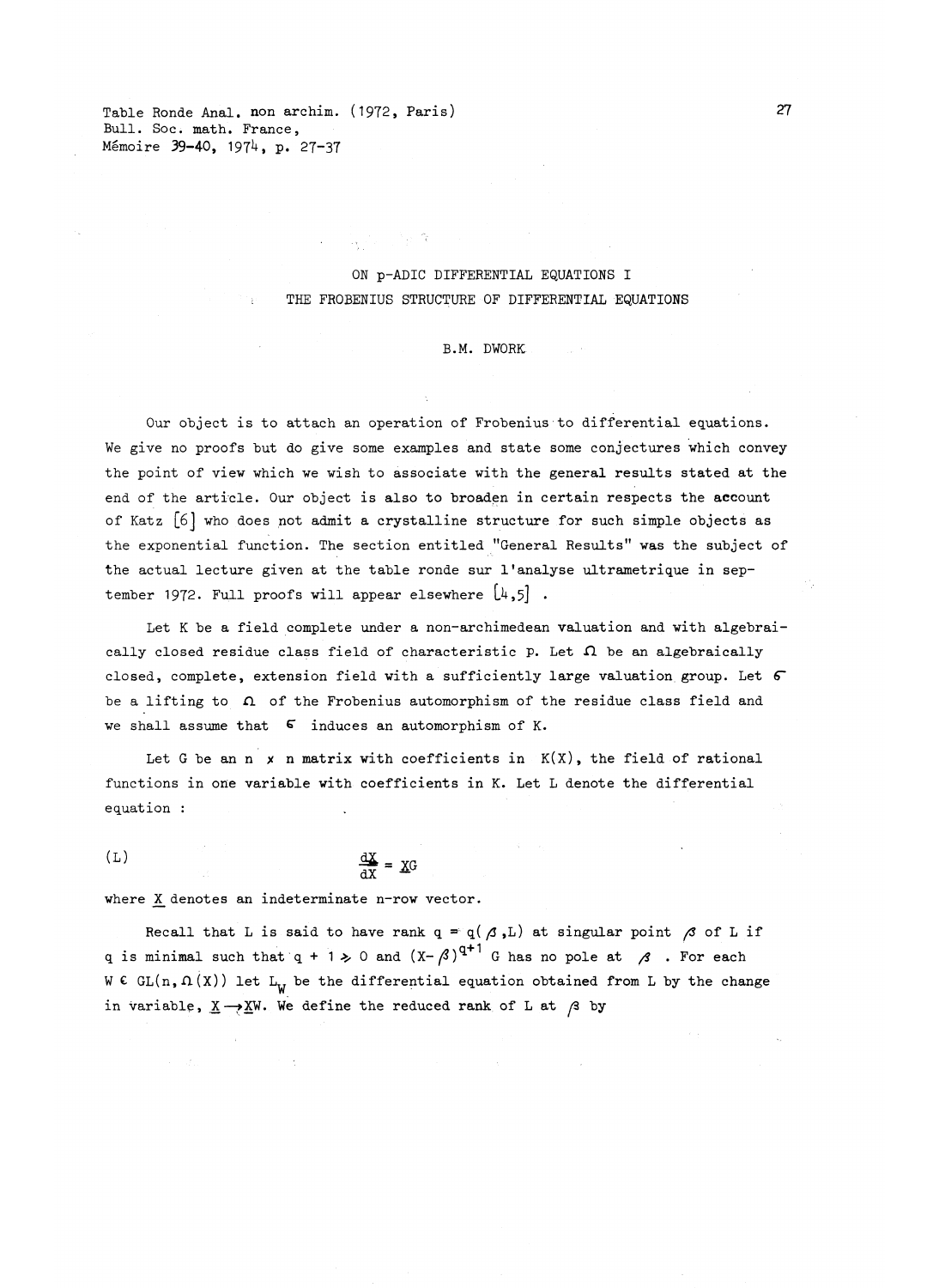$$
\mathbf{q}_\text{o}(\text{ }\boldsymbol{\beta}\text{ },\text{L})\text{ = Inf }\mathbf{q}(\text{ }\boldsymbol{\beta}\text{ },\text{L}_\text{W})
$$

the infimum being over all W  $\mathcal{E}$  GL(n,  $\Omega$ (X)). The definition of  $q(\infty, L)$  is obvious.

We define the total multiplicity of singularity of L to be

$$
\text{tms(L)} = \sum \, \beta^{\,(\,1 + q^{\vphantom{0}}(\beta \,,\mathrm{L}\,))}
$$

the sum being over all  $\beta \in \Omega$ .

For  $\alpha$  & K,  $\alpha$  not a singular point of L, let  $\underline{Y}_{\alpha}$  be a local solution matrix of L and let  $\rho(\alpha)$  be the radius of convergence of the pair  $(Y_{\alpha}, \det Y_{\alpha}^{-1})$ . If  $\rho(\alpha)$  is finite let  $Y_{\alpha}$  be an element of  $\Omega$  such that

$$
|\Upsilon_{\alpha}| = \rho(\alpha).
$$

For  $\alpha \in K$ ,  $\beta \in \Omega$  let  $T_{\alpha}$  denote the mapping

$$
x \rightarrow \beta x + \alpha.
$$

Let  $\phi$  be the semilinear endomorphism of  $\Omega$  [[X]] which applies  $\sigma$  to the Let  $\phi$  be the semilinear endomorphism of  $\mathcal{R}[\mathcal{X}]$ , which applies  $\sigma$  to the coefficients and replace X by  $X^D$ . (Clearly this choice of  $\phi(X)$  is arbitrary, but it may be adequate for our purposes).

If  $\rho(\alpha)$  is infinite then the coefficients of  $\underline{Y}_{\alpha}$  lie in K [[X]] (as well as in  $K\left[\left[X-\alpha\right]\right]$ ) and hence we associate a Frobenius structure with L by putting  $\left(\frac{\sqrt{\phi}}{d}\right)^{-1}$   $\frac{\gamma}{d}$  = A

$$
\left(\underline{\Upsilon}_{d}^{\hat{\Psi}}\right)^{-1} \underline{\Upsilon}_{\alpha} = A
$$

a matrix with entire coefficients.

If  $\rho(\alpha)$  is finite then let R<sub> $\alpha$ </sub> be the complement in D $(\alpha, \rho(\alpha)^+)$  of the union of all disks  $D(w,\rho(\alpha)$ <sup>-</sup>) such that w is a singular point of L. We say that L union of all disks  $D(w, \rho(x))$  is uch that w is a singular point of L. we say that these approaches a differential equation L<sup>(1</sup>

$$
\frac{\mathrm{d}\underline{x}}{\mathrm{d}x} = \underline{x} \mathbf{G}^{(1)}
$$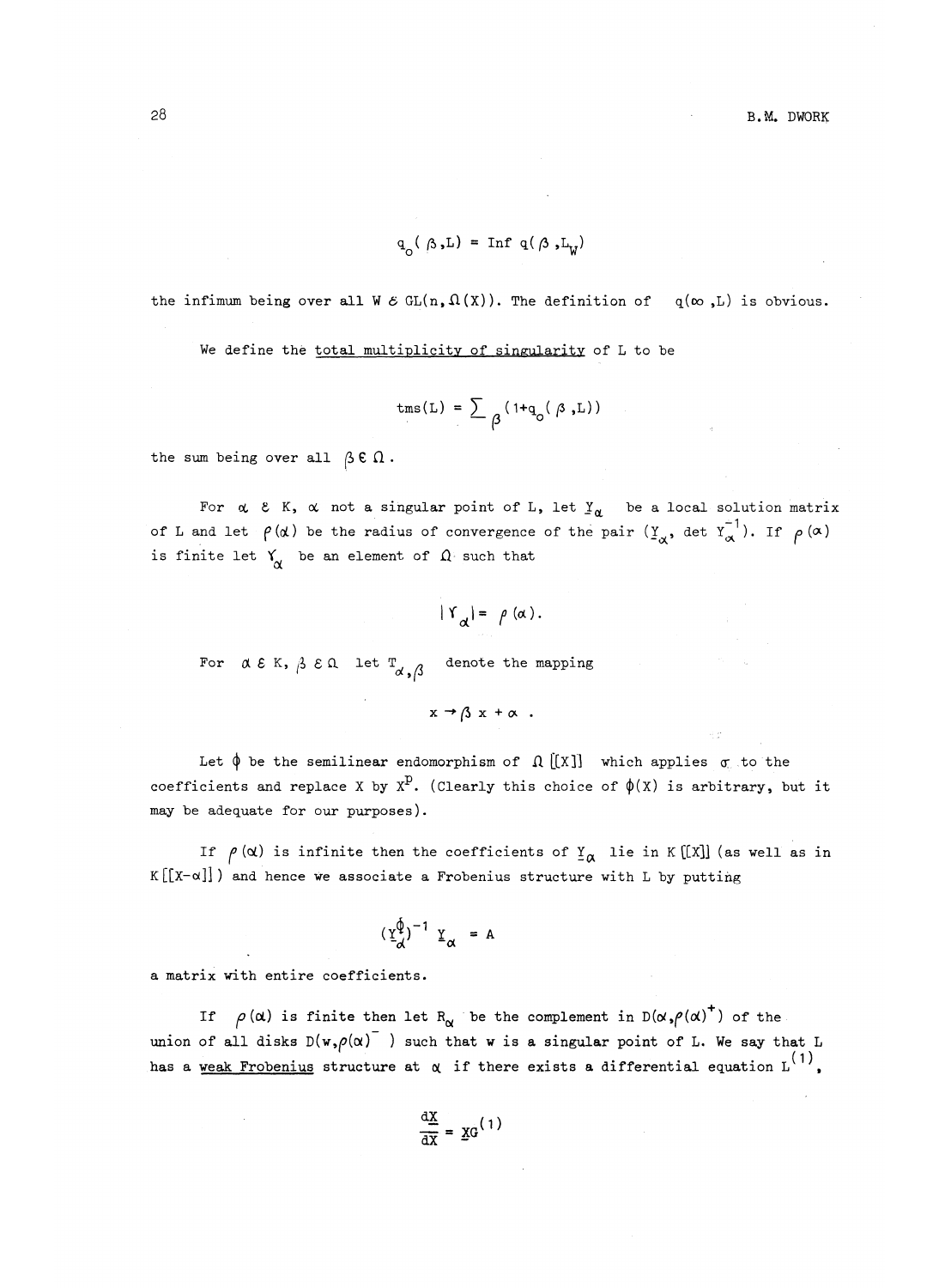where  $G^{(1)}$  is again an n x n matrix with coefficients in  $K(X)$  such that the following two conditions are satisfied

(i)  $\text{tms}(L^{(1)}) = \text{tms}(L)$ 

(ii) There exists a solution matrix  $\frac{1}{\alpha}$  of  $L^{(1)}$  at  $\alpha$  such that the matrix function

$$
A = ((\underline{Y}_{\alpha} \circ T_{\alpha}, \gamma(\alpha))^{\underline{\hat{\varphi}}} \circ T_{\alpha, \gamma(\alpha)}^{-1})^{-1} \underline{Y}_{\alpha}^{(1)}
$$

and the scalar function det  $A^{-1}$  are analytic elements (in the sense of Krasner) on  $R_\alpha$  . (Note that  $\underline{Y}_\alpha$  being a function on  $D(\alpha, \rho(\alpha)^\top$  ),  $\underline{Y}_\alpha \bullet \underline{T}_\alpha$  ,  $\gamma_{(\alpha)}$  is a function on  $D(0,1^-)$  and hence the coefficients lie in  $\Omega [[X]]$ . Thus  $\phi$  is well defined and so  $(\underline{Y} \circ \underline{T} \circ \chi)(\alpha))^{\widehat{\Psi}}$  is a function on D(0,1<sup>-</sup>). Thus finally

$$
((\underline{\Upsilon}_{\alpha} \circ \underline{\Upsilon}_{\alpha}, \gamma(\alpha))^{\bar{\Phi}} \circ \underline{\Upsilon}_{\alpha}^{-1}, \gamma(\alpha))^{(\chi)} = \underline{\Upsilon}_{\alpha}^{\sigma} (\alpha^{\sigma} + \gamma(\alpha)^{\sigma} \left\{ \frac{\chi - \alpha}{\gamma(\alpha)} \right\})).
$$

a function on  $D(\alpha, \rho(\alpha)^T)$ .

The purpose of condition (i) is to avoid (in so far as possible) the trivial choice,  $A = 1$ , or the equally trivial choice

$$
\underline{Y}_1 = (\underline{Y}_{\alpha} \circ \underline{T}_{\alpha, \gamma(\alpha)})^{\hat{\Phi}_1} \circ \underline{T}_{\alpha, \gamma(\alpha)}^{-1}
$$

where  $\phi_1$  is the semilinear transformation of  $\Omega$  [[X]] obtained by applying  $\sigma$  to coefficients and replacing X by  $\psi_1(X)$ , an element of XQ[[X]] which is analytic on the complement in  $D(0,1^+)$  of a finite number of residue classes and which has the further property that  $\tilde{\psi}_1(X)$  -  $X^D$  is uniformly bounded on this complement by some real which is strictly less than unity.

It can be shown that the existence and choice of  $\underline{Y}_{N}^{(1)}$  does not depend upon the choice of  $\gamma(\alpha)$  as representative of  $\rho(\alpha)$  in the value group. Clearly  $\frac{\gamma(1)}{\alpha}$  is at best unique as a coset of  $GL(n,K(X))$ . It can also be shown that if L has weak Frobenius structure at  $\alpha$  then the same holds at each point of R $_{\alpha}$ .

We give some elementary examples of Frobenius structure for  $n = 1$ . For this purpose let  $\pi$  be chosen such that  $\pi^{p-1} = -p$ . It is clear that  $\pi^{q-1}$  is a p-1 •root of unity.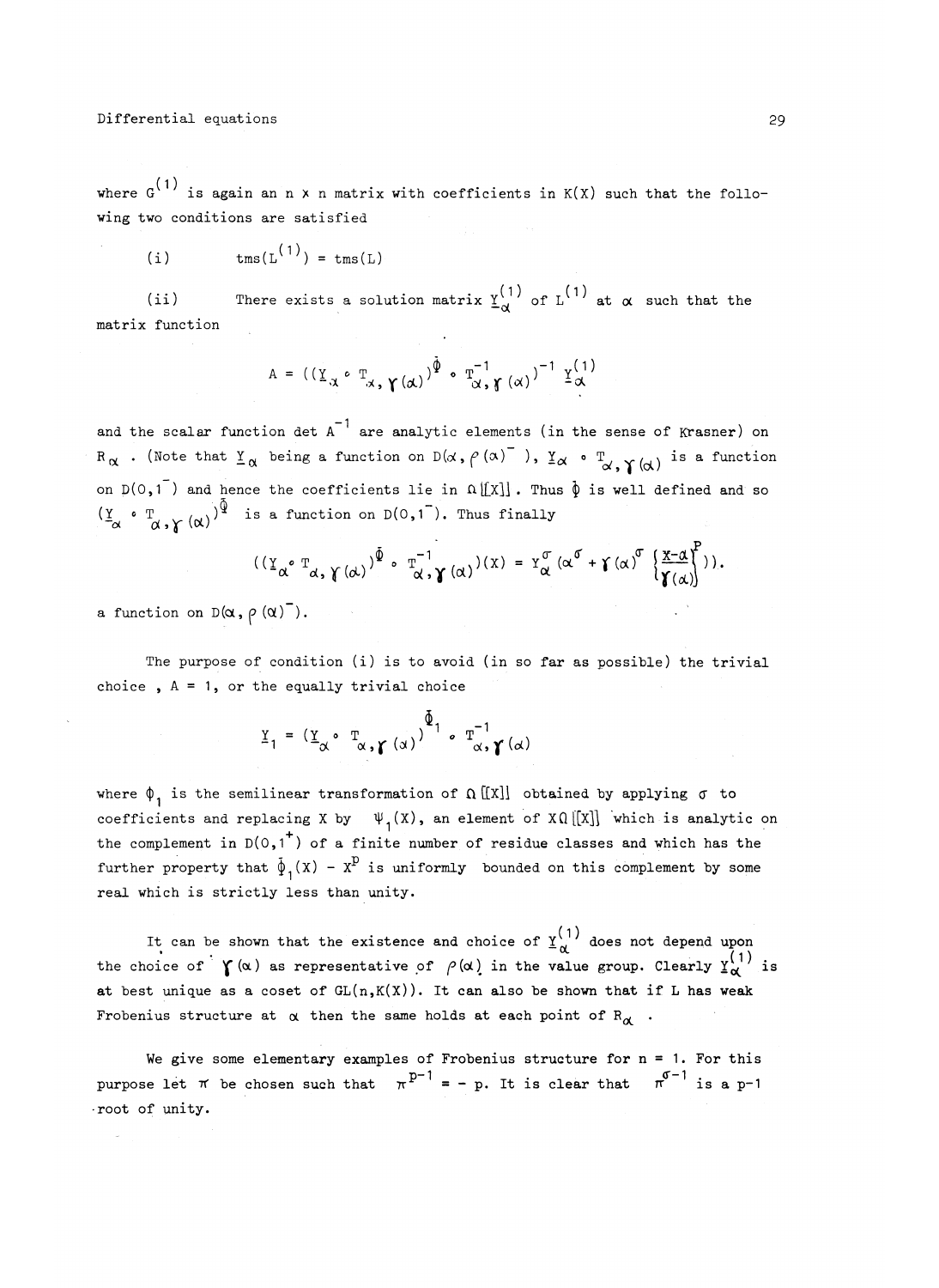1) 
$$
L = \frac{d}{dx} - 1
$$
,  $\alpha = 0$ ,  $\underline{Y}(X) = \exp X$ ,  $\underline{Y}^{(1)}(X) = \exp(\pi^{\sigma-1}X)$   
\n2)  $L = \frac{d}{dx} - \frac{a}{1+x}$ ,  $\alpha = 0$ ,  $\underline{Y}(X) = (1+X)^{a}$ ,  $\underline{Y}^{(1)}(X) = (1+X)^{a}$ 

where  $a' = p a$  if  $a \in \mathbb{Z}_n$  (here  $A = 1$ ).

 $=$   $\pi$ <sup> $\sigma$ -1</sup><sub>a</sub> ortherwise

(of course a' may be changed by addition of any element of Z).

#### Conjecture 1.

#### L has weak Frobenius structure at each nonsingular point  $\alpha$  of L.

This conjecture implies the existence of an infinite sequence of differential<br>equations  $\{L^{(i)}\}_{i=0}^{\infty}$ ,  $L^{(0)} = L$ , such that for each i,  $L^{(i+1)}$  affirms the existence of a weak Frobenius structure of  $L^{(i)}$ . Let us call such a sequence a Frobeniu sequence. We make no precise conjecture as to the uniqueness of such a sequence.

#### Definition. L vill be said to have a strong Frobenius structure if L lies in a periodic Frobenius sequence.

Example 1 and example 2 with a  $f Z_p$  are illustrations of differential equations with strong Frobenius structure. For example 2 with a  $\epsilon \mathbf{z}_{n}$ , L has strong Frobenius structure if and only if a  $\mathcal{E} \mathbb{Q}$ . We are thus led to a further conjecture.

### Conjecture. If none of the irrational exponents of L lie in  $\mathbb{Z}_+$  then L has a strong Frobenius structure.

Note : At regular singular points the exponents require no explanations, for irregular singular points we refer to the numbers  $\rho_{i,h-1}$  of theorem II of Turrittin [7, p. 47], i.e. the exponents as given by the normal solutions of Thome and the subnormal solutions of Fabry. An account is also given in Chap. V of Wasow  $[8]$ .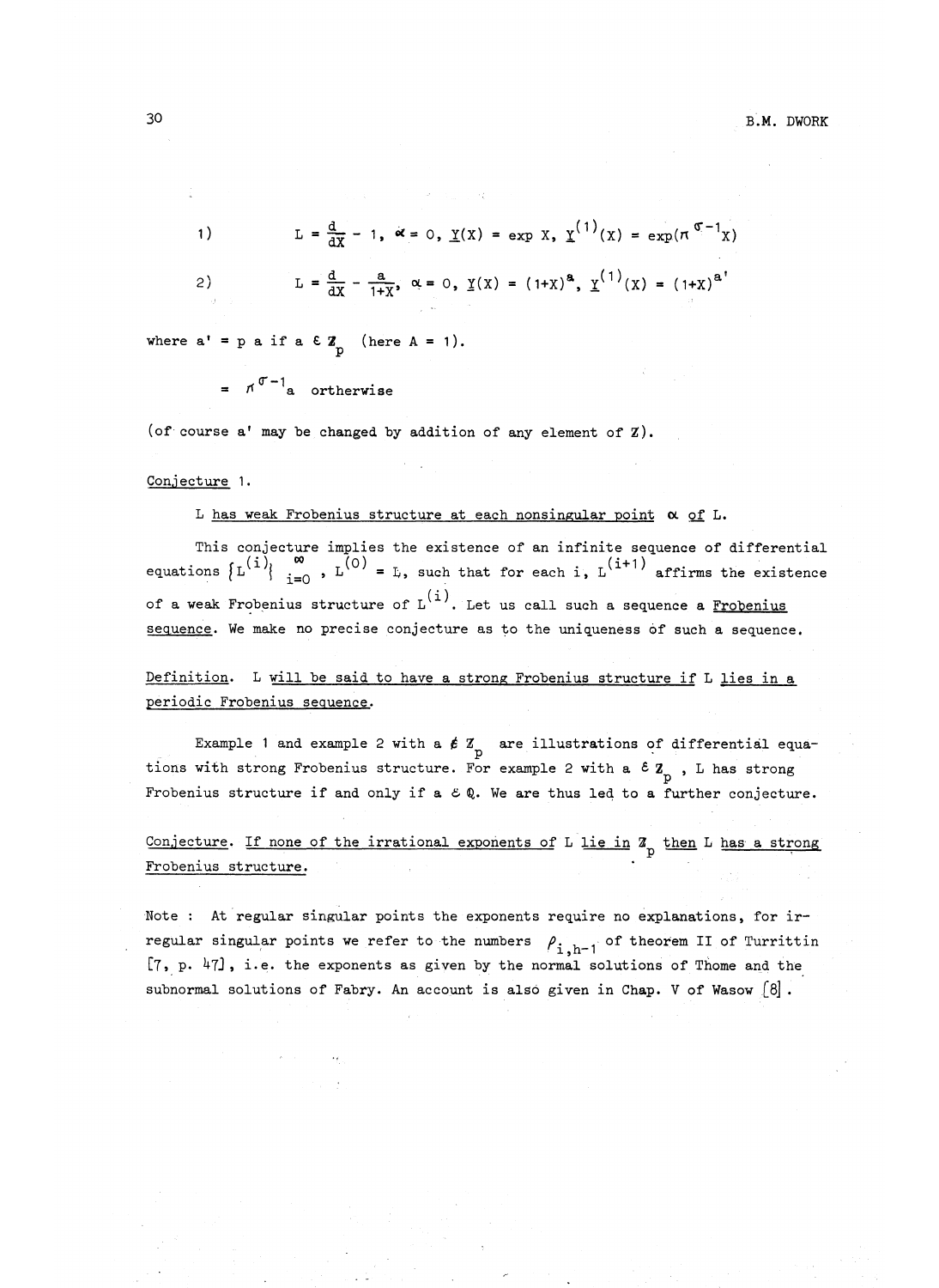It seems reasonable to believe that it will be possible to check these conjectures for the case  $n = 1$ . Of course the phenomenon of strong Frobenius structure was first recognized in the case of differential equations arising from variation of de Rahm cohomology  $[1,2]$  and there one has the further property that A is analytic not only in R<sub> $\alpha$ </sub> but also in a neighborhood of R<sub> $\alpha$ </sub>, i.e. a set N, containing R<sub> $\alpha$ </sub> for which there exists a real number b  $C(0,1)$  such that for each x in the complement of N the distance from x to N lies outside the interval (b  $\rho(\alpha)$ , b<sup>"'</sup> $\rho(\alpha)$ ).

To the best of our knowledge no example of these conjectures has been verified for any irreductible differential equation with n > 1 except in cases arising from algebraic geometry. However the methods of our earlier article [3] permit us to obtain some information in the case of hypergeometric-E functions. We consider a non-trivial example.

3) Bessel Equation

The differential equation

(1)  $X^2Y'' + XY' + X^2Y = 0$ 

has two singular points, the origin which is a regular singularity (with zero exponents) and the point at infinity which is an iregular singular point with trivial local monodromy. The classical Bessel function

$$
J_o(x) = \sum_{j=0}^{\infty} (-1)^{j} (x/2)^{2j} / j1^2
$$

is the unique solution of (1) which is holomorphic at the origin. A second solution may be given in terms of log X. Since  $J_{\alpha}$  converges p-adically (p#2) for  $|X| < |\pi|$ ,  $(\pi$  as defined for examples 1,2 above) let

$$
F(X) = J(\pi X)
$$

so that F has unity as radius of (p-adic) disk of convergence. Thus F is a solution of

 $(1!)$  $x^2y'' + XY' + \pi^2 x^2y = 0.$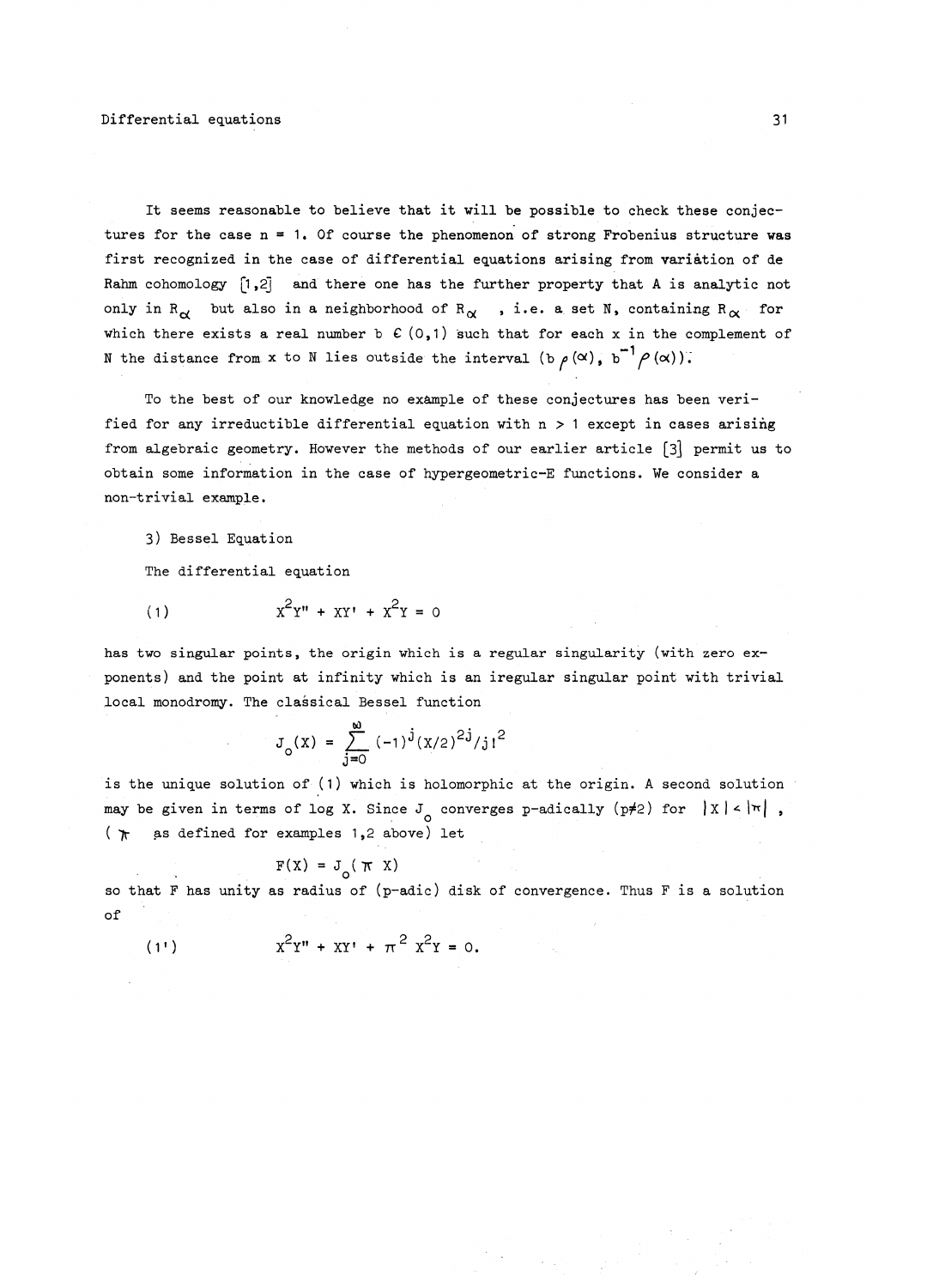A second solution of equation (1') is given by

$$
(2) \t\t\t v = F . \log X + \tilde{F}
$$

where  $\infty$ 

$$
\tilde{F}(x) = -2 \sum_{j=1}^{\infty} B_j S_j x^{2j}
$$
,

B, being the coefficient of  $x^{2,j}$  in F and S<sub>j</sub> being the sum

$$
S_j = \sum_{i=1}^j i^{-1}.
$$

Thus  $\tilde{F}$  is an analytic but unbounded function on  $D(0, 1)$ . Let

$$
f'(x) = F(x)/F(x^P)
$$

( $\mu$ )  $\eta(X) = F'/F$ 

(5) 
$$
\tau(x) = \log x + \widetilde{F}/F = v/F
$$

Let  $Q_1$  be the valuation ring of  $Q_p(\pi)$ . Then by the methods of [3] we obtain the following results which we state without proof.

Lemma 1. The functions f and  $\eta$  are analytic elements on  $D(0,1^+)$ .

 $\tau (x^P) \equiv p \tau (x) \text{ mod } p \ Q_1 [[x]] .$ 

Thus certain functions defined in terms of local solutions of (1') at the singular point 0 have "global" properties. We extend this to disks  $D(\alpha, 1)$  contai-.<br>ning no singular point. We replace (1') by

(6) 
$$
\frac{d}{dx}(Y_1, Y_2) = (Y_1, Y_2)
$$
  $\begin{bmatrix} 0 & -\pi^2 \\ 1 & -1/X \end{bmatrix}$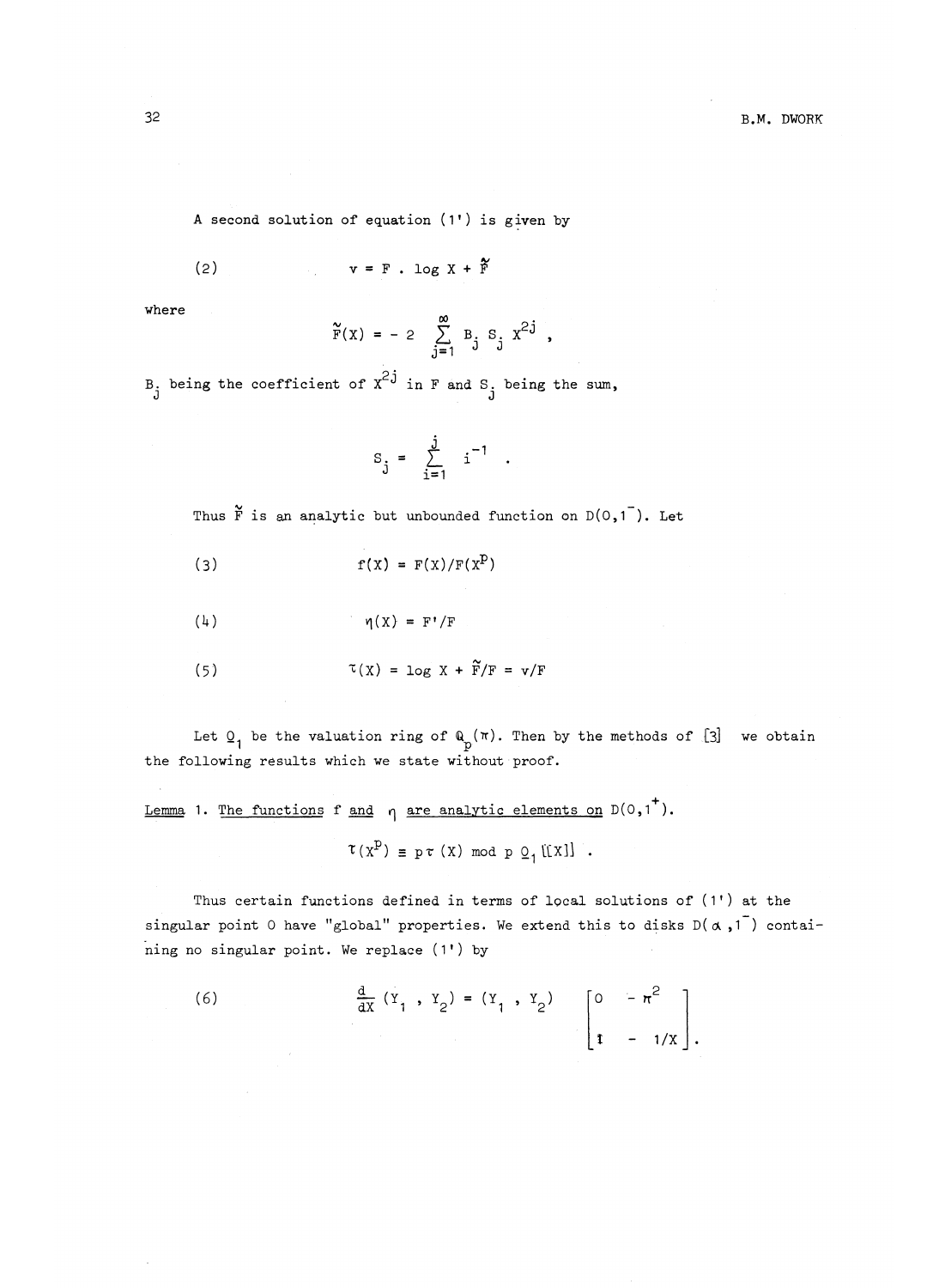Let K be the maximal unramified extension of  $\mathbb{Q}_n(\pi)$  and let  $\sigma$  be the relative Frobenius automorphism (thus  $\pi^{\sigma-1} = 1$ ). For  $\alpha \in K \cap C(0,1)$ , let  $U_{\alpha}$  be the two dimensional K space of formal solutions (in  $K[[X-\alpha]]$ ) of (6). It can be shown that each element of  $U^{\bullet}$  is analytic in  $D(\alpha, 1^{\top})$ . We define  $\oint$  on K  $[[X-\alpha]]$  by  $\oint (X - \alpha) = X^P - \alpha^{\sigma}$ ,  $\oint$  coincides with  $\sigma$  on K.

Lemma 2. There exists an element  $(u_\alpha, u_\alpha')$  of  $U_\alpha$  such that  $u_\alpha$  is bounded on  $D(\alpha,1^-)$ . This solution is unique up to a factor in K. If properly normalized then

$$
\mathbf{u}_{\alpha}/\mathbf{u}_{\alpha}^{\hat{\Phi}} = \mathbf{f}
$$

$$
(8) \t\t\t u_{\alpha}^{\prime}/u_{\alpha} = \eta .
$$

Furthermore the second solution  $(v_\alpha, v_\alpha^!)$  of  $U_\alpha$  may be chosen such that  $\tau_{\alpha}$  =  $v_{a}/u_{\alpha}$  has the property

(9) 
$$
\tau_{\alpha}^{\oint} = p \tau_{\alpha} \mod p \ Q_K [[x-\alpha]]
$$

These results support (but do not prove in this case) the conjecture that equation (6) has a strong Frobenius structure. We further conjecture in this case that the periodic Frobenius sequence has indeed period 1 and that the matrix A is analytic in  $D(0, 1^+)$  (i.e. there is no need to discard the disk  $D(0, 1^-)$ ). If this is the case then A must have the form given by

$$
\underline{\mathbf{Y}}^{\Phi} \mathbf{A} = \begin{bmatrix} 1 & 0 \\ b & p \end{bmatrix} \quad \underline{\mathbf{Y}}
$$

(with b  $\epsilon$   $Q_n(\pi)$ ),

where Y denotes the solution matrix

 $\mathbf F$   $\mathbf F$ (11)  $Y =$ 

at the origin, it being understood that  $\oint (log X) = p log X$ . It follows from lemma 1 that b lies in p  $Q_1$  (if it exists).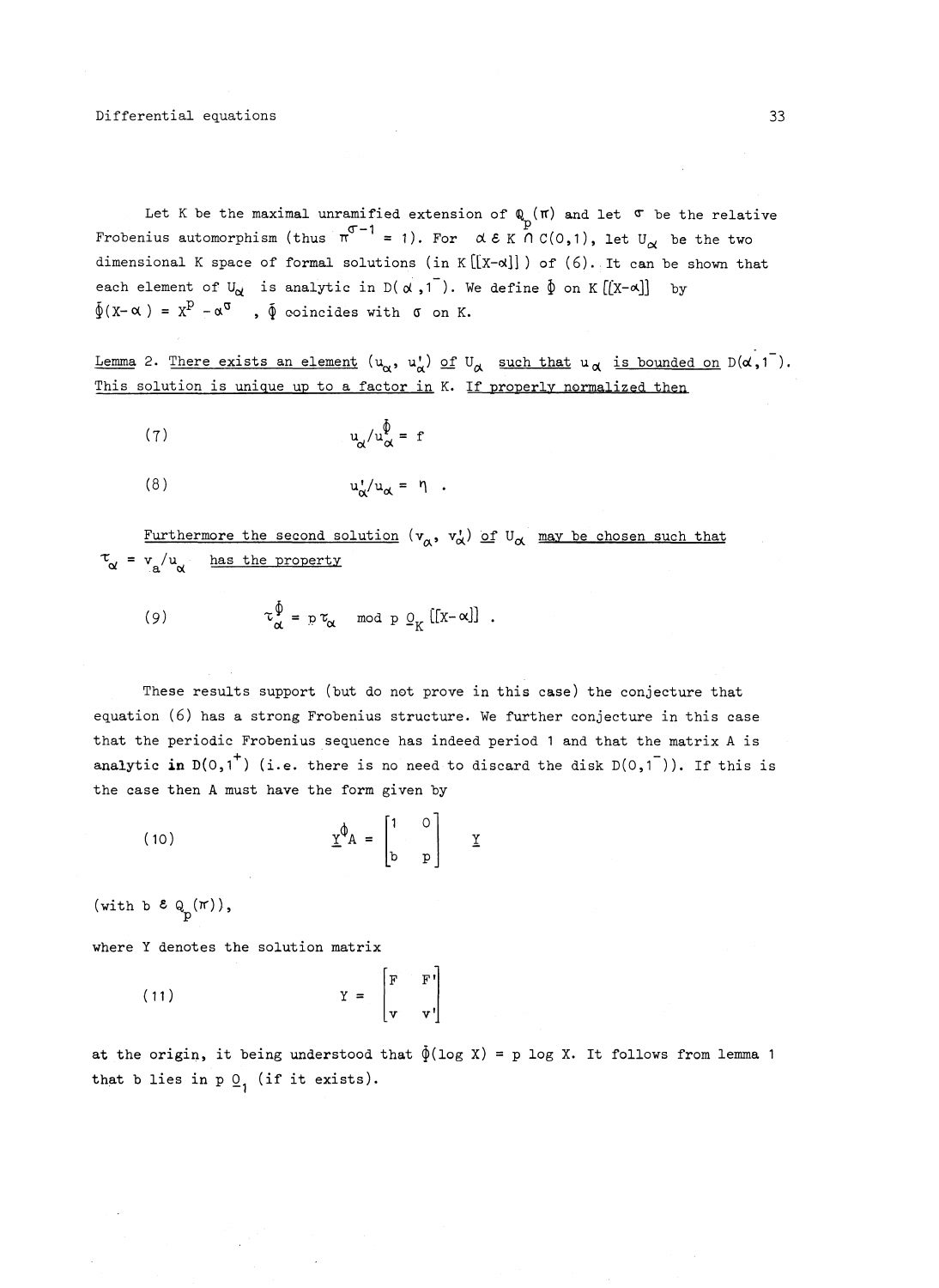The conjecture in this case reduces to showing that b may be chosen such that

$$
(2)
$$

(12) **b**  $F^{\Psi}$  **.**  $F^{\Psi} + p \tilde{F}^{\Psi} F^{\Psi} - \tilde{F}^{\Psi} F \in H(D(0,1^+)),$ 

the ring of analytic elements on  $D(0, 1^+)$ .

This conjecture is far stronger the congruence of Lemma 1 which is equivalent. to

$$
p \tilde{r} r^{\varphi} - \tilde{r}^{\varphi} r \epsilon p r r^{\varphi} q \left[ (x) \right] .
$$

4) Legendre Normal form.

It may be instructive to compare example 3 with the well known case

$$
X(1-X)Y'' + (1-2X)Y' - \frac{1}{4}Y = 0
$$

which is the differential equation satisfied by the period of the first kind in the generic fiber of the family of elliptic curves given by the Legendre normal form. Here the unique solution analytic at the origin is given by

$$
G(x) = F(\frac{1}{2}, \frac{1}{2}; 1, x) = \sum_{j=0}^{\infty} (\frac{1}{2})_j / j! )^2 x^2.
$$

A second solution is given by

$$
w = \tilde{G} + G \log X
$$

where  $\tilde{G}$  is analytic at the origin and normalized (non-naturally) by the condition  $\tilde{G}(0) = 0$ . Here G and  $\tilde{G}$  are both analytic on  $D(0,1)$  but  $\tilde{G}$  is unbounded on that disk. In this case Lemma 1 must be modified as G'/G and G/G<sup>6</sup> are analytic not on  $D(0, 1^+)$ but rather only in the Hasse domain defined by the condition

$$
\left|\sum_{j=0}^{(p-1)/2} \left(\frac{1}{2}\right)_j / j! \right|^2 x^2 \right| \gg 1.
$$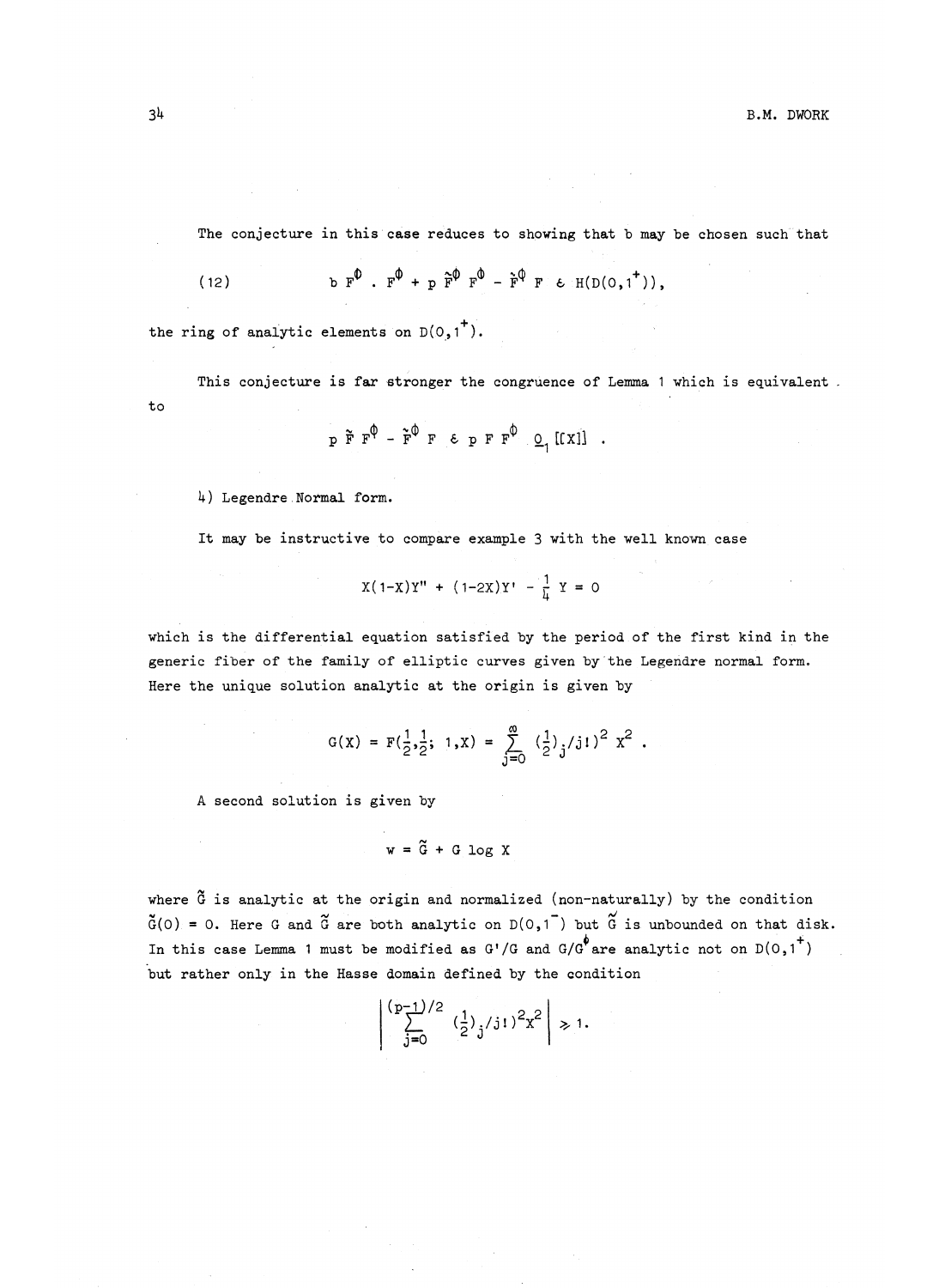(This can be improved for  $G/G^{\hat{\Psi}}$  if  $\hat{\Phi}$  is chosen to be the Deligne-Tate mapping). In this case the existence of Frobenius structure for the differential equation is deduced by other methods but it is known  $[3 \tS.8]$  that if we set

$$
\overline{K} = \begin{bmatrix} M & M_1 \\ Q & G_1 \end{bmatrix}
$$

then equation (10 ) holds with A analytic everywhere except in a small neighborhood of 1 provided b =  $\log 16^{p-1}$ .

#### General Results.

It is known that if a differential equation, L, has strong Frobenius structure at a point  $\alpha$  then

I. If  $\beta \ge D(\alpha, \rho(\alpha)^+)$  but  $D(\beta, \rho(\alpha)^-)$  contains no singularity of L then the local solution matrix of L at  $\beta$  has  $\rho(\alpha)$  as radius of convergence.

II. The solution matrix  $Y^{\alpha}$  has logarithmic growth in D( $\alpha$ ,  $\rho(\alpha)$ ), i.e. if u is a coefficient of  $Y_{\alpha}$  then as  $r \rightarrow \rho(\alpha)$ ,

$$
|u|_{\alpha}
$$
 (r) = 0(1/log(r/\rho(\alpha)))<sup>n-1</sup>).

It is now known that these statements are valid without any hypothesis concerning existence of Frobenius structure. Full details will appear elsewhere. We explain the idea of the proof.

With no loss in generality one may take  $\alpha = 0$ ,  $\rho(\alpha) = 1$  and one may replace the system, by an nth order linear differential equation in one unknown, Y, with coefficients  $E_0 = K(X)$ . We define a sequence  $\begin{cases} B_m^{(\nu)} \\ B_m \ (m \ \varepsilon \ Z, \nu \varepsilon (0, n) \end{cases}$  in  $E_0$  by the relation

$$
D^m/m! = \sum_{\nu=0}^{n-1} B_m^{(\nu)} D^{\nu} \mod L.
$$

The general solution at x is then given by

$$
y(x+z) = \sum_{m=0}^{\infty} z_{y=0}^{m-1} B_{m}^{(\nu)}(x) y^{(\nu)}(x)
$$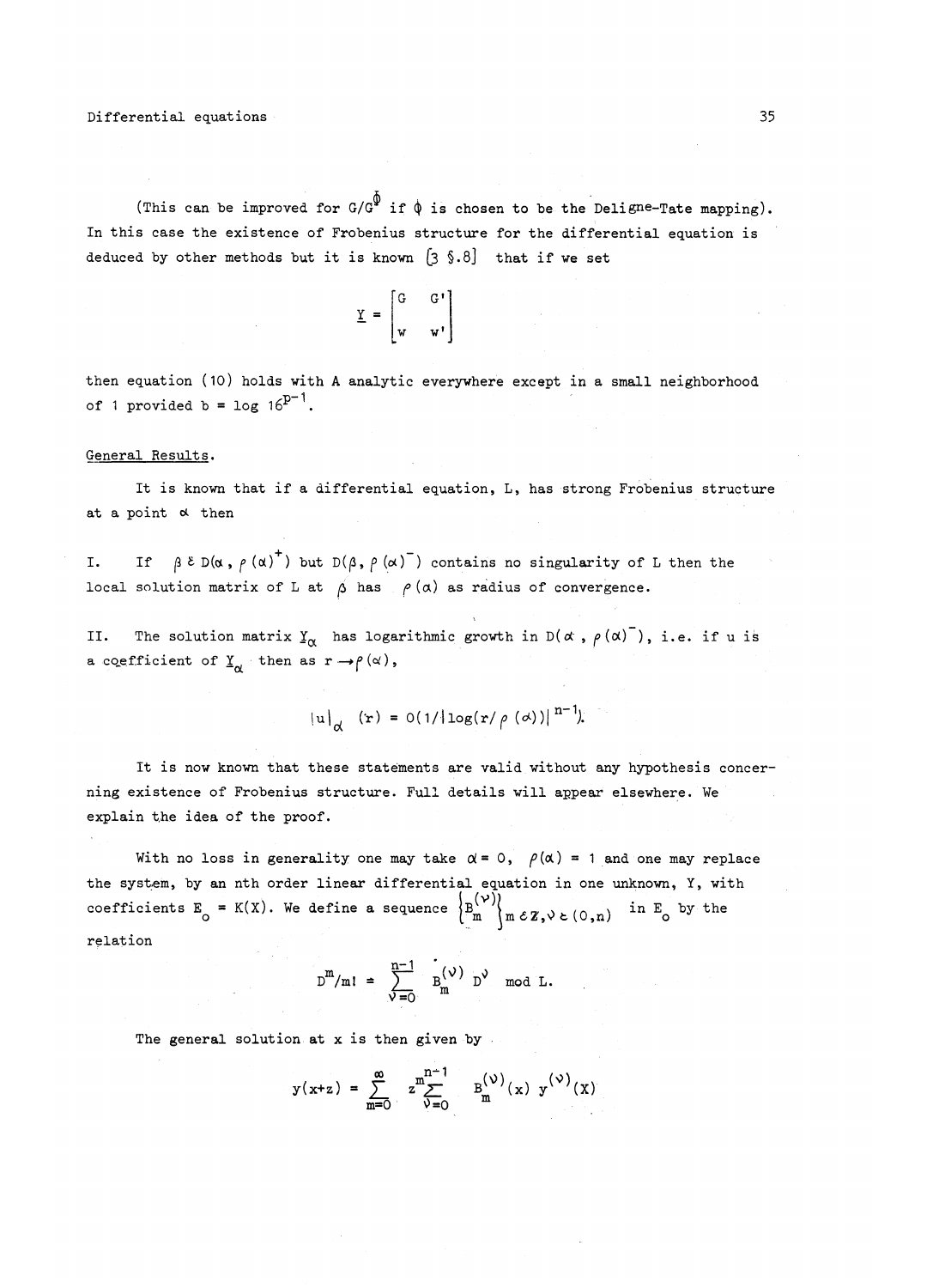$$
(x^{(\nu)} \text{ means } \nu^{th} \text{ derivative, but } B_m^{(\nu)} \text{ need not be } \nu^{th} \text{ derivative of } B_m^{(0)}).
$$

For the proof of I, we use the hypothesis to show that for each  $\aleph \mathcal{C}(0,n)$ , and each  $r \leq 1$ ,

$$
|B_m^{(\vee)}|_0(1) r^m \to 0
$$

as  $m \to \infty$ . Assertion I then follows from the maximum modulus theorem.

For the proof of II we note that the assertion is equivalent to the asymptotic estimate.

$$
|B_m^{(\nu)}|_{0}(1) = o(m^{n-1})
$$

for  $\vee$   $\in$   $[0,n)$  as  $m \rightarrow \infty$  . Thus the question for solutions in D(0,1<sup>-</sup>) may be replaced by the corresponding question for solutions in  $D(\alpha, 1)$  where  $\alpha$  may be chosen arbitrarily in  $D(0,1^+)$  provided L has no singularities in  $D(\alpha,1^-)$ . The main idea is to let  $\alpha = t$ , where t mod  $D(0,1^-)$  is transcendantal over the residue class. field of K. At the same time let E be the completion of  $E_0$  under the Gauss norm  $f \rightarrow f|_0(1)$ . The elements of E may be viewed as functions on  $D(t,1^-)$ . By the method outlined above we reduce II to the case of  $\alpha = t$ ,  $\rho(\alpha) = 1$ , L defined over E. The proof is then completed by an induction argument, the case  $n = 1$  being trivial and the reduction argument being given by'the following irreducibility lemma :  $(D = \frac{d}{dx})$ .

An irreducible element  $\tilde{L}$  of  $E[D]$  can have no solution which is unbounded in  $D(t, 1^{-})$ .

In [4] we prove a stronger result of the same type :

Let ker<sub>L</sub> denote the solutions at t of an irreducible element L of  $E[D]$ . The elements of ker<sub>L</sub> are either all analytic and bounded on  $D(t, 1)$ , or all have the same radius of convergence  $\rho$  < 1 and are bounded on  $D(t,\rho^{-})$ . For further results of this type see [5 , Corollary *3] .* In that article we also show that the dimension of space of solutions analytic and bounded in  $D(t, 1)$  is not less than the dimension of the space of solutions bounded and analytic on  $D(0, 1^{-})$ .